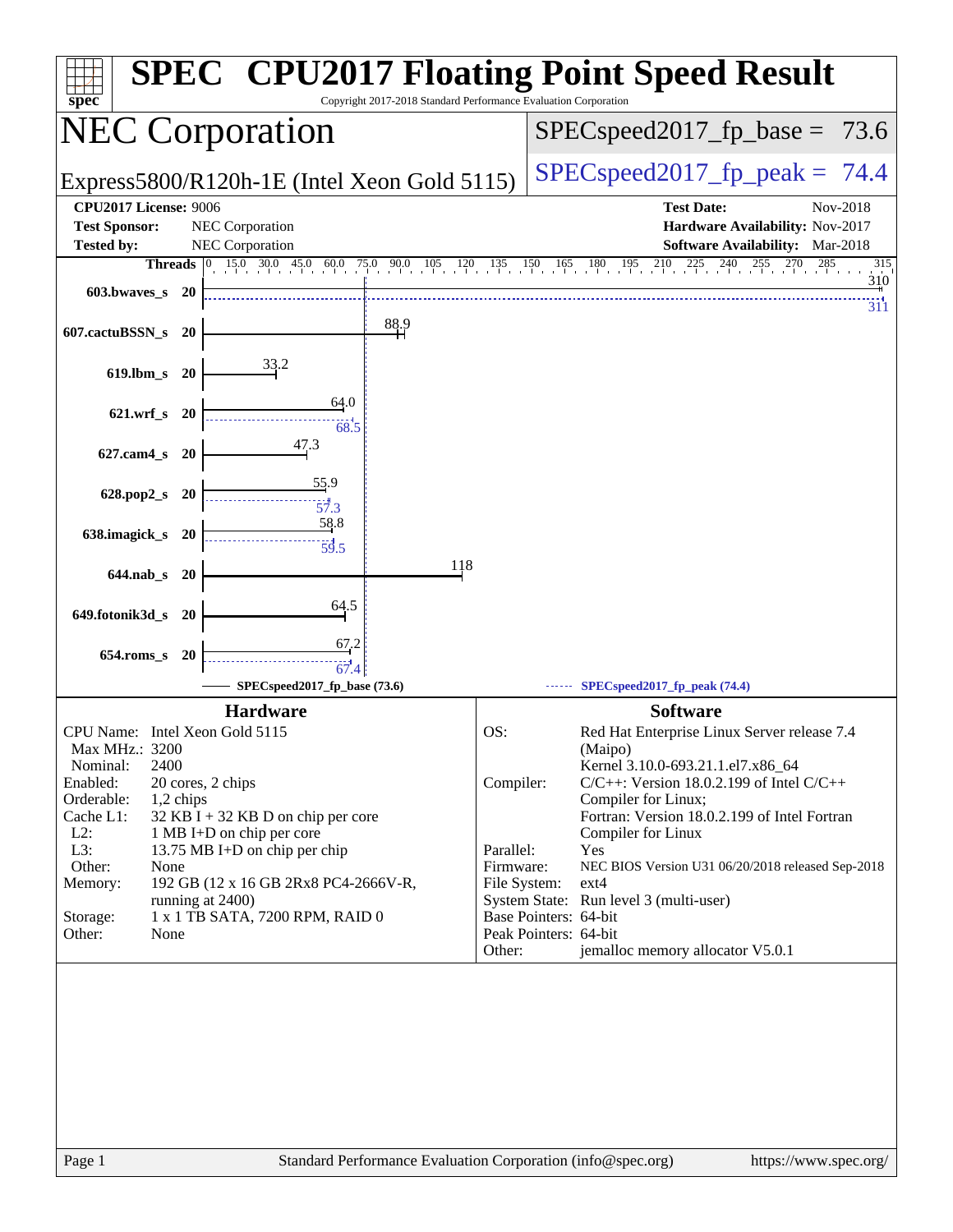| <b>SPEC CPU2017 Floating Point Speed Result</b><br>spec <sup>®</sup><br>Copyright 2017-2018 Standard Performance Evaluation Corporation |                      |                        |                     |                       |                     |                       |              |                      |                       |                     |                               |                     |                                 |                     |
|-----------------------------------------------------------------------------------------------------------------------------------------|----------------------|------------------------|---------------------|-----------------------|---------------------|-----------------------|--------------|----------------------|-----------------------|---------------------|-------------------------------|---------------------|---------------------------------|---------------------|
|                                                                                                                                         |                      |                        |                     |                       |                     |                       |              |                      |                       |                     |                               |                     |                                 |                     |
| <b>NEC Corporation</b><br>$SPEC speed2017_fp\_base = 73.6$                                                                              |                      |                        |                     |                       |                     |                       |              |                      |                       |                     |                               |                     |                                 |                     |
| $SPEC speed2017_fp_peak = 74.4$<br>Express5800/R120h-1E (Intel Xeon Gold 5115)                                                          |                      |                        |                     |                       |                     |                       |              |                      |                       |                     |                               |                     |                                 |                     |
| <b>CPU2017 License: 9006</b><br><b>Test Date:</b><br>Nov-2018                                                                           |                      |                        |                     |                       |                     |                       |              |                      |                       |                     |                               |                     |                                 |                     |
| <b>Test Sponsor:</b>                                                                                                                    |                      | <b>NEC</b> Corporation |                     |                       |                     |                       |              |                      |                       |                     |                               |                     | Hardware Availability: Nov-2017 |                     |
| <b>Tested by:</b>                                                                                                                       |                      | <b>NEC</b> Corporation |                     |                       |                     |                       |              |                      |                       |                     | <b>Software Availability:</b> |                     | Mar-2018                        |                     |
| <b>Results Table</b>                                                                                                                    |                      |                        |                     |                       |                     |                       |              |                      |                       |                     |                               |                     |                                 |                     |
|                                                                                                                                         |                      |                        |                     | <b>Base</b>           |                     |                       |              |                      |                       |                     | Peak                          |                     |                                 |                     |
| <b>Benchmark</b><br>603.bwayes s                                                                                                        | <b>Threads</b><br>20 | <b>Seconds</b><br>190  | <b>Ratio</b><br>310 | <b>Seconds</b><br>191 | <b>Ratio</b><br>309 | <b>Seconds</b><br>190 | Ratio<br>310 | <b>Threads</b><br>20 | <b>Seconds</b><br>190 | <b>Ratio</b><br>310 | <b>Seconds</b><br>190         | <b>Ratio</b><br>311 | <b>Seconds</b><br><b>190</b>    | <b>Ratio</b><br>311 |
| 607.cactuBSSN s                                                                                                                         | 20                   | 188                    | 88.9                | 182                   | 91.8                | 188                   | 88.5         | 20                   | 188                   | 88.9                | 182                           | 91.8                | 188                             | 88.5                |
| $619$ .lbm s                                                                                                                            | 20                   | 159                    | 33.0                | 158                   | 33.2                | 157                   | 33.4         | 20                   | 159                   | 33.0                | 158                           | 33.2                | 157                             | 33.4                |
| $621$ .wrf s                                                                                                                            | 20                   | 207                    | 64.0                | 207                   | 63.9                | 205                   | 64.4         | 20                   | 193                   | 68.5                | 194                           | 68.3                | 193                             | 68.5                |
| $627$ .cam4 s                                                                                                                           | 20                   | 187                    | 47.3                | 187                   | 47.3                | 187                   | 47.3         | 20                   | 187                   | 47.3                | 187                           | 47.3                | 187                             | 47.3                |
| 628.pop2_s                                                                                                                              | 20                   | 212                    | 55.9                | 213                   | 55.9                | 212                   | 55.9         | 20                   | 207                   | 57.3                | 206                           | 57.8                | 209                             | 56.9                |
|                                                                                                                                         |                      | 245                    | 58.8                | 246                   | 58.7                | 245                   | 58.9         | 20                   | 242                   | 59.5                | 243                           | 59.4                | 242                             | 59.6                |
| 638. imagick s                                                                                                                          | 20                   |                        |                     |                       |                     |                       |              |                      |                       |                     |                               |                     |                                 |                     |
| $644$ .nab s                                                                                                                            | 20                   | 148                    | 118                 | 148                   | 118                 | 148                   | 118          | 20                   | 148                   | 118                 | 148                           | 118                 | 148                             | 118                 |
| 649.fotonik3d s                                                                                                                         | 20                   | 141                    | 64.5                | 141                   | 64.8                | 141                   | 64.5         | 20                   | 141                   | 64.5                | 141                           | 64.8                | 141                             | 64.5                |
| 654.roms_s                                                                                                                              | 20                   | 234                    | 67.4                | 234                   | 67.2                | 235                   | 67.0         | 20                   | 235                   | 67.0                | 233                           | 67.5                | 234                             | 67.4                |

**[SPECspeed2017\\_fp\\_peak =](http://www.spec.org/auto/cpu2017/Docs/result-fields.html#SPECspeed2017fppeak) 74.4**

Results appear in the [order in which they were run.](http://www.spec.org/auto/cpu2017/Docs/result-fields.html#RunOrder) Bold underlined text [indicates a median measurement](http://www.spec.org/auto/cpu2017/Docs/result-fields.html#Median).

#### **[Operating System Notes](http://www.spec.org/auto/cpu2017/Docs/result-fields.html#OperatingSystemNotes)**

Stack size set to unlimited using "ulimit -s unlimited"

#### **[General Notes](http://www.spec.org/auto/cpu2017/Docs/result-fields.html#GeneralNotes)**

Environment variables set by runcpu before the start of the run: KMP\_AFFINITY = "granularity=fine,compact" LD\_LIBRARY\_PATH = "/home/cpu2017/lib/ia32:/home/cpu2017/lib/intel64:/home/cpu2017/je5.0.1-32:/home/cpu2017/je5.0.1-64" OMP\_STACKSIZE = "192M"

 Binaries compiled on a system with 1x Intel Core i7-6700K CPU + 32GB RAM memory using Redhat Enterprise Linux 7.5 Transparent Huge Pages enabled by default Prior to runcpu invocation Filesystem page cache synced and cleared with: sync; echo 3 > /proc/sys/vm/drop\_caches

 Yes: The test sponsor attests, as of date of publication, that CVE-2017-5754 (Meltdown) is mitigated in the system as tested and documented. Yes: The test sponsor attests, as of date of publication, that CVE-2017-5753 (Spectre variant 1) is mitigated in the system as tested and documented. Yes: The test sponsor attests, as of date of publication, that CVE-2017-5715 (Spectre variant 2) is mitigated in the system as tested and documented.

 jemalloc, a general purpose malloc implementation built with the RedHat Enterprise 7.5, and the system compiler gcc 4.8.5 sources available from jemalloc.net or <https://github.com/jemalloc/jemalloc/releases>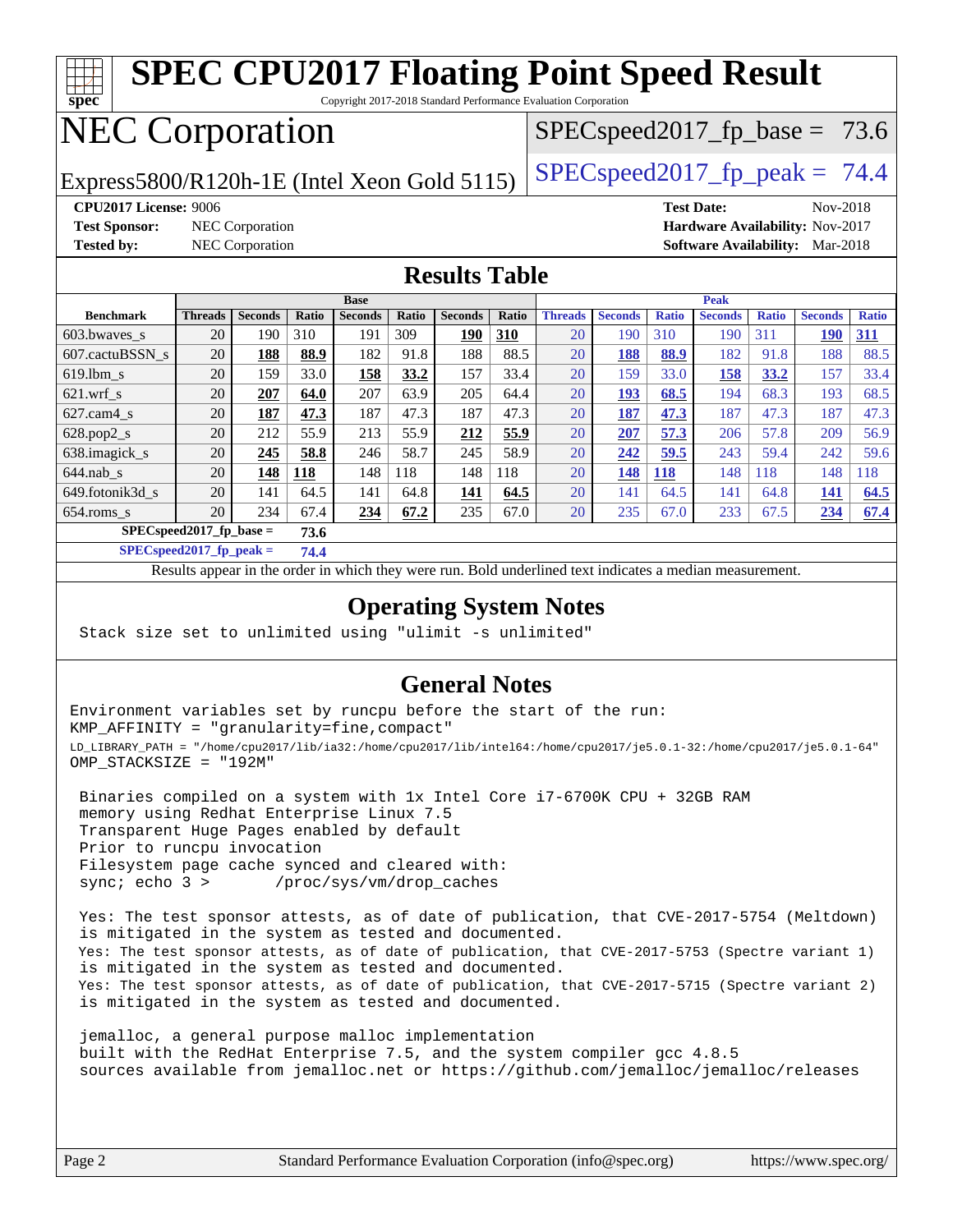| $spec^*$                                                                                                                                                                                                                                                                                                                                                                                                                                                                                                                                                                                                                                                                                                                                                                                                                                                                                                                                                                                                             | Copyright 2017-2018 Standard Performance Evaluation Corporation                                                                               | <b>SPEC CPU2017 Floating Point Speed Result</b>                                                                                                             |                                                                                       |
|----------------------------------------------------------------------------------------------------------------------------------------------------------------------------------------------------------------------------------------------------------------------------------------------------------------------------------------------------------------------------------------------------------------------------------------------------------------------------------------------------------------------------------------------------------------------------------------------------------------------------------------------------------------------------------------------------------------------------------------------------------------------------------------------------------------------------------------------------------------------------------------------------------------------------------------------------------------------------------------------------------------------|-----------------------------------------------------------------------------------------------------------------------------------------------|-------------------------------------------------------------------------------------------------------------------------------------------------------------|---------------------------------------------------------------------------------------|
| <b>NEC Corporation</b>                                                                                                                                                                                                                                                                                                                                                                                                                                                                                                                                                                                                                                                                                                                                                                                                                                                                                                                                                                                               |                                                                                                                                               | $SPEC speed2017_f p\_base = 73.6$                                                                                                                           |                                                                                       |
| Express5800/R120h-1E (Intel Xeon Gold 5115)                                                                                                                                                                                                                                                                                                                                                                                                                                                                                                                                                                                                                                                                                                                                                                                                                                                                                                                                                                          |                                                                                                                                               | $SPEC speed2017fr peak = 74.4$                                                                                                                              |                                                                                       |
| CPU2017 License: 9006<br><b>Test Sponsor:</b><br>NEC Corporation<br><b>Tested by:</b><br>NEC Corporation                                                                                                                                                                                                                                                                                                                                                                                                                                                                                                                                                                                                                                                                                                                                                                                                                                                                                                             |                                                                                                                                               | <b>Test Date:</b>                                                                                                                                           | Nov-2018<br>Hardware Availability: Nov-2017<br><b>Software Availability:</b> Mar-2018 |
|                                                                                                                                                                                                                                                                                                                                                                                                                                                                                                                                                                                                                                                                                                                                                                                                                                                                                                                                                                                                                      | <b>Platform Notes</b>                                                                                                                         |                                                                                                                                                             |                                                                                       |
| BIOS Settings:<br>Thermal Configuration: Maximum Cooling<br>Workload Profile: General Peak Frequency Compute<br>Intel Hyper-Threading: Disabled<br>Memory Patrol Scrubbing: Disabled<br>Energy/Performance Bias: Maximum Performance<br>LLC Dead Line Allocation: Disabled<br>Workload Profile: Custom<br>NUMA Group Size Optimization: Flat<br>Adjacent Sector Prefetch: Disabled<br>DCU Stream Prefetcher: Disabled<br>Sysinfo program /home/cpu2017/bin/sysinfo<br>Rev: r5974 of 2018-05-19 9bcde8f2999c33d61f64985e45859ea9<br>running on r120hle Fri Nov 30 14:35:38 2018<br>SUT (System Under Test) info as seen by some common utilities.<br>For more information on this section, see<br>https://www.spec.org/cpu2017/Docs/config.html#sysinfo<br>From /proc/cpuinfo<br>model name : Intel(R) Xeon(R) Gold 5115 CPU @ 2.40GHz<br>"physical id"s (chips)<br>2<br>20 "processors"<br>cpu cores $: 10$<br>siblings : 10<br>physical 0: cores 0 1 2 3 4 8 9 10 11 12<br>physical 1: cores 0 1 2 3 4 8 9 10 11 12 |                                                                                                                                               | cores, siblings (Caution: counting these is hw and system dependent. The following<br>excerpts from /proc/cpuinfo might not be reliable. Use with caution.) |                                                                                       |
| From 1scpu:<br>Architecture:<br>$CPU$ op-mode( $s$ ):<br>Byte Order:<br>CPU(s):<br>On-line $CPU(s)$ list:<br>Thread(s) per core:<br>Core(s) per socket:<br>Socket(s):<br>NUMA $node(s):$<br>Vendor ID:<br>CPU family:<br>Model:<br>Model name:<br>Stepping:<br>CPU MHz:<br>BogoMIPS:                                                                                                                                                                                                                                                                                                                                                                                                                                                                                                                                                                                                                                                                                                                                 | x86_64<br>$32$ -bit, $64$ -bit<br>Little Endian<br>20<br>$0 - 19$<br>1<br>10<br>2<br>2<br>GenuineIntel<br>6<br>85<br>4<br>2400.000<br>4800.00 | $Intel(R) Xeon(R) Gold 5115 CPU @ 2.40GHz$                                                                                                                  |                                                                                       |
| Page 3                                                                                                                                                                                                                                                                                                                                                                                                                                                                                                                                                                                                                                                                                                                                                                                                                                                                                                                                                                                                               | (Continued on next page)<br>Standard Performance Evaluation Corporation (info@spec.org)                                                       |                                                                                                                                                             | https://www.spec.org/                                                                 |
|                                                                                                                                                                                                                                                                                                                                                                                                                                                                                                                                                                                                                                                                                                                                                                                                                                                                                                                                                                                                                      |                                                                                                                                               |                                                                                                                                                             |                                                                                       |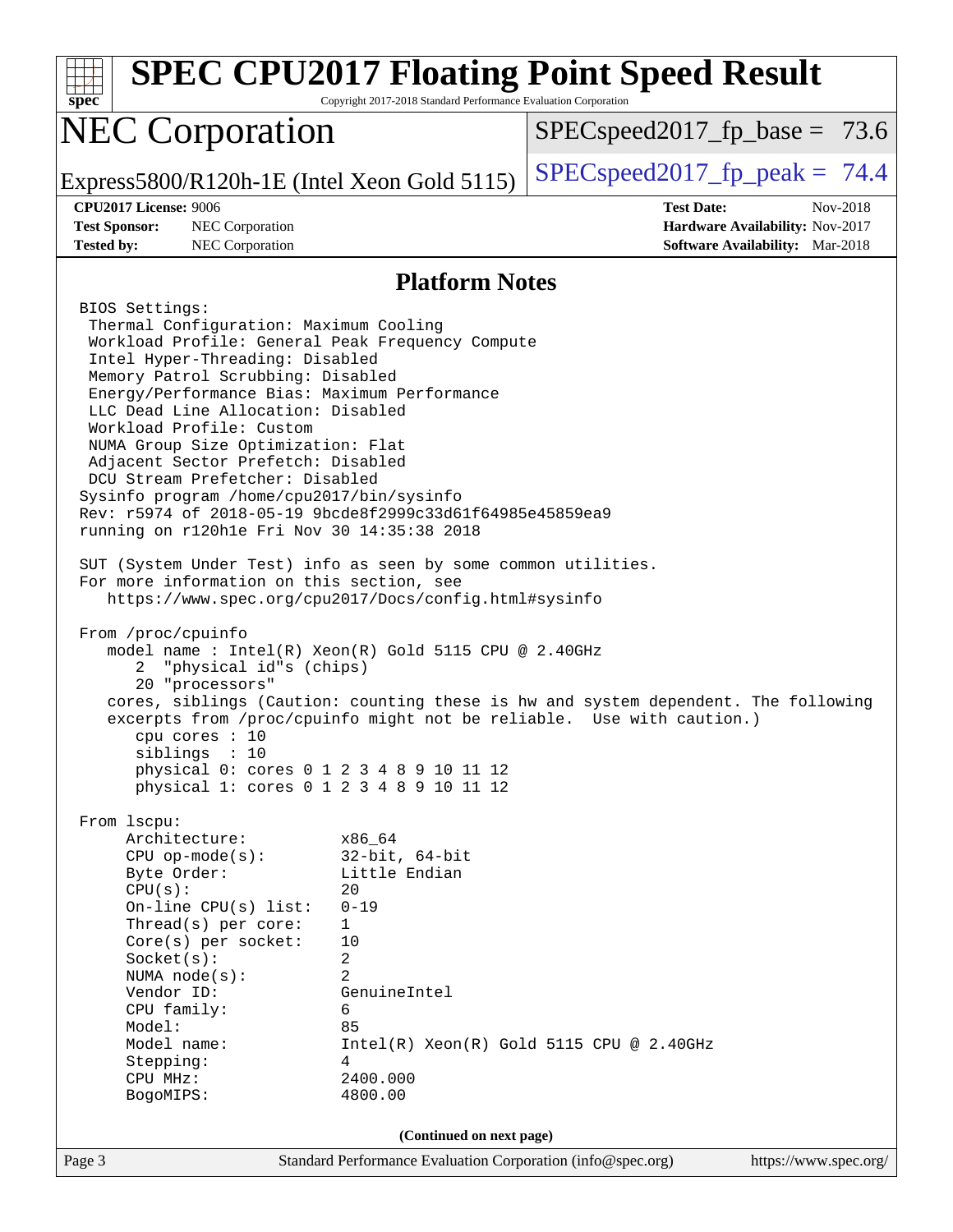| <b>SPEC CPU2017 Floating Point Speed Result</b><br>Copyright 2017-2018 Standard Performance Evaluation Corporation<br>$spec^*$                                                                                                                                                                                                                                                                                                                                                                                                                                                                                                                                                                                                                                                                                                                                                                                                                                                                                                                                                                                                                                                                                                                                                                                                                                                                                                                                                                                                                                                                                                                                                                                                                       |                                                                                                     |
|------------------------------------------------------------------------------------------------------------------------------------------------------------------------------------------------------------------------------------------------------------------------------------------------------------------------------------------------------------------------------------------------------------------------------------------------------------------------------------------------------------------------------------------------------------------------------------------------------------------------------------------------------------------------------------------------------------------------------------------------------------------------------------------------------------------------------------------------------------------------------------------------------------------------------------------------------------------------------------------------------------------------------------------------------------------------------------------------------------------------------------------------------------------------------------------------------------------------------------------------------------------------------------------------------------------------------------------------------------------------------------------------------------------------------------------------------------------------------------------------------------------------------------------------------------------------------------------------------------------------------------------------------------------------------------------------------------------------------------------------------|-----------------------------------------------------------------------------------------------------|
| <b>NEC Corporation</b>                                                                                                                                                                                                                                                                                                                                                                                                                                                                                                                                                                                                                                                                                                                                                                                                                                                                                                                                                                                                                                                                                                                                                                                                                                                                                                                                                                                                                                                                                                                                                                                                                                                                                                                               | $SPEC speed2017_fp\_base = 73.6$                                                                    |
| Express5800/R120h-1E (Intel Xeon Gold 5115)                                                                                                                                                                                                                                                                                                                                                                                                                                                                                                                                                                                                                                                                                                                                                                                                                                                                                                                                                                                                                                                                                                                                                                                                                                                                                                                                                                                                                                                                                                                                                                                                                                                                                                          | $SPEC speed2017fp peak = 74.4$                                                                      |
| <b>CPU2017 License: 9006</b><br><b>Test Sponsor:</b><br>NEC Corporation<br>NEC Corporation<br><b>Tested by:</b>                                                                                                                                                                                                                                                                                                                                                                                                                                                                                                                                                                                                                                                                                                                                                                                                                                                                                                                                                                                                                                                                                                                                                                                                                                                                                                                                                                                                                                                                                                                                                                                                                                      | <b>Test Date:</b><br>Nov-2018<br>Hardware Availability: Nov-2017<br>Software Availability: Mar-2018 |
| <b>Platform Notes (Continued)</b>                                                                                                                                                                                                                                                                                                                                                                                                                                                                                                                                                                                                                                                                                                                                                                                                                                                                                                                                                                                                                                                                                                                                                                                                                                                                                                                                                                                                                                                                                                                                                                                                                                                                                                                    |                                                                                                     |
| Virtualization:<br>$VT - x$<br>Lld cache:<br>32K<br>Lli cache:<br>32K<br>L2 cache:<br>1024K<br>L3 cache:<br>14080K<br>NUMA node0 CPU(s):<br>$0 - 9$<br>NUMA nodel CPU(s):<br>$10 - 19$<br>Flags:<br>pat pse36 clflush dts acpi mmx fxsr sse sse2 ss ht tm pbe syscall nx pdpelgb rdtscp<br>lm constant_tsc art arch_perfmon pebs bts rep_good nopl xtopology nonstop_tsc<br>aperfmperf eagerfpu pni pclmulqdq dtes64 monitor ds_cpl vmx smx est tm2 ssse3 fma<br>cx16 xtpr pdcm pcid dca sse4_1 sse4_2 x2apic movbe popcnt tsc_deadline_timer aes<br>xsave avx f16c rdrand lahf_lm abm 3dnowprefetch epb cat_13 cdp_13 invpcid_single<br>intel_pt spec_ctrl ibpb_support tpr_shadow vnmi flexpriority ept vpid fsgsbase<br>tsc_adjust bmil hle avx2 smep bmi2 erms invpcid rtm cqm mpx rdt_a avx512f avx512dq<br>rdseed adx smap clflushopt clwb avx512cd avx512bw avx512vl xsaveopt xsavec xgetbvl<br>cqm_llc cqm_occup_llc cqm_mbm_total cqm_mbm_local dtherm ida arat pln pts<br>/proc/cpuinfo cache data<br>cache size : $14080$ KB<br>From numactl --hardware WARNING: a numactl 'node' might or might not correspond to a<br>physical chip.<br>available: 2 nodes (0-1)<br>node 0 cpus: 0 1 2 3 4 5 6 7 8 9<br>node 0 size: 97953 MB<br>node 0 free: 95456 MB<br>node 1 cpus: 10 11 12 13 14 15 16 17 18 19<br>node 1 size: 98303 MB<br>node 1 free: 95919 MB<br>node distances:<br>node<br>$\Omega$<br>$\mathbf{1}$<br>0 :<br>21<br>10<br>1:<br>21<br>10<br>From /proc/meminfo<br>MemTotal:<br>197738928 kB<br>HugePages_Total:<br>0<br>Hugepagesize:<br>2048 kB<br>From /etc/*release* /etc/*version*<br>os-release:<br>NAME="Red Hat Enterprise Linux Server"<br>VERSION="7.4 (Maipo)"<br>ID="rhel"<br>ID_LIKE="fedora"<br>VARIANT="Server" | fpu vme de pse tsc msr pae mce cx8 apic sep mtrr pge mca cmov                                       |
| (Continued on next page)<br>Page 4<br>Standard Performance Evaluation Corporation (info@spec.org)                                                                                                                                                                                                                                                                                                                                                                                                                                                                                                                                                                                                                                                                                                                                                                                                                                                                                                                                                                                                                                                                                                                                                                                                                                                                                                                                                                                                                                                                                                                                                                                                                                                    | https://www.spec.org/                                                                               |
|                                                                                                                                                                                                                                                                                                                                                                                                                                                                                                                                                                                                                                                                                                                                                                                                                                                                                                                                                                                                                                                                                                                                                                                                                                                                                                                                                                                                                                                                                                                                                                                                                                                                                                                                                      |                                                                                                     |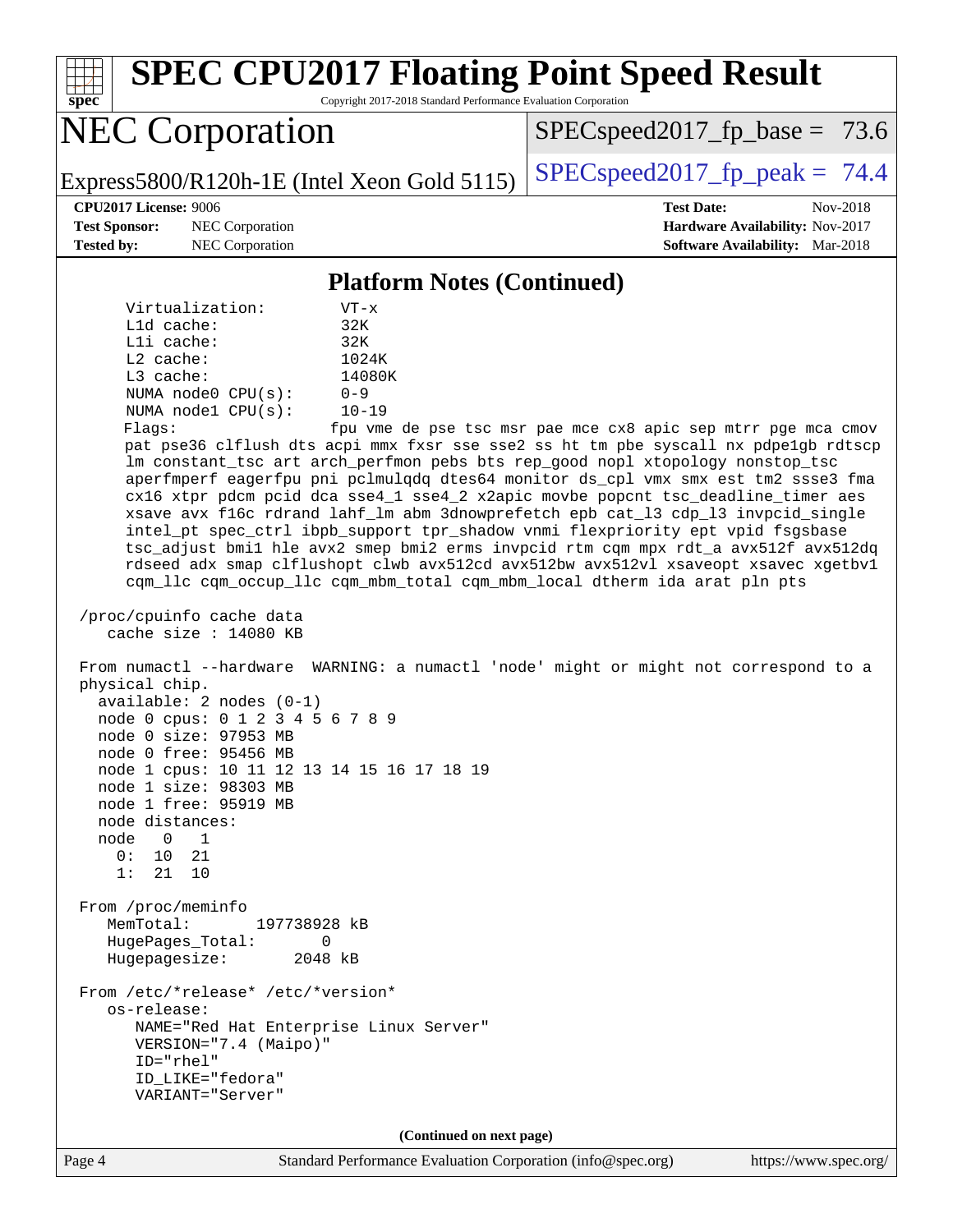| <b>SPEC CPU2017 Floating Point Speed Result</b><br>Copyright 2017-2018 Standard Performance Evaluation Corporation<br>spec <sup>®</sup>                                                                                                                                                                                                                                                                                                                                             |                                                                                                     |
|-------------------------------------------------------------------------------------------------------------------------------------------------------------------------------------------------------------------------------------------------------------------------------------------------------------------------------------------------------------------------------------------------------------------------------------------------------------------------------------|-----------------------------------------------------------------------------------------------------|
| <b>NEC Corporation</b>                                                                                                                                                                                                                                                                                                                                                                                                                                                              | $SPEC speed2017_f p\_base = 73.6$                                                                   |
| Express5800/R120h-1E (Intel Xeon Gold 5115)                                                                                                                                                                                                                                                                                                                                                                                                                                         | $SPEC speed2017$ _fp_peak = 74.4                                                                    |
| <b>CPU2017 License: 9006</b><br><b>Test Sponsor:</b><br>NEC Corporation<br><b>Tested by:</b><br>NEC Corporation                                                                                                                                                                                                                                                                                                                                                                     | <b>Test Date:</b><br>Nov-2018<br>Hardware Availability: Nov-2017<br>Software Availability: Mar-2018 |
| <b>Platform Notes (Continued)</b>                                                                                                                                                                                                                                                                                                                                                                                                                                                   |                                                                                                     |
| VARIANT ID="server"<br>VERSION_ID="7.4"<br>PRETTY_NAME="Red Hat Enterprise Linux Server 7.4 (Maipo)"<br>redhat-release: Red Hat Enterprise Linux Server release 7.4 (Maipo)<br>system-release: Red Hat Enterprise Linux Server release 7.4 (Maipo)<br>system-release-cpe: cpe:/o:redhat:enterprise_linux:7.4:ga:server<br>uname $-a$ :<br>Linux r120hle 3.10.0-693.21.1.el7.x86_64 #1 SMP Fri Feb 23 18:54:16 UTC 2018 x86_64                                                       |                                                                                                     |
| x86_64 x86_64 GNU/Linux                                                                                                                                                                                                                                                                                                                                                                                                                                                             |                                                                                                     |
| Kernel self-reported vulnerability status:<br>CVE-2017-5754 (Meltdown):<br>Mitigation: PTI<br>CVE-2017-5753 (Spectre variant 1): Mitigation: Load fences<br>CVE-2017-5715 (Spectre variant 2): Mitigation: IBRS (kernel)                                                                                                                                                                                                                                                            |                                                                                                     |
| run-level 3 Nov 30 14:29                                                                                                                                                                                                                                                                                                                                                                                                                                                            |                                                                                                     |
| SPEC is set to: /home/cpu2017<br>Filesystem<br>Type Size Used Avail Use% Mounted on<br>/dev/sda3<br>ext4 909G 129G 734G 15% /                                                                                                                                                                                                                                                                                                                                                       |                                                                                                     |
| Additional information from dmidecode follows. WARNING: Use caution when you interpret<br>this section. The 'dmidecode' program reads system data which is "intended to allow<br>hardware to be accurately determined", but the intent may not be met, as there are<br>frequent changes to hardware, firmware, and the "DMTF SMBIOS" standard.<br>BIOS NEC U31 06/20/2018<br>Memory:<br>4x UNKNOWN NOT AVAILABLE<br>12x UNKNOWN NOT AVAILABLE 16 GB 2 rank 2666, configured at 2400 |                                                                                                     |
| (End of data from sysinfo program)                                                                                                                                                                                                                                                                                                                                                                                                                                                  |                                                                                                     |
| <b>Compiler Version Notes</b>                                                                                                                                                                                                                                                                                                                                                                                                                                                       |                                                                                                     |
| CC 619.1bm_s(base) 638.imagick_s(base, peak) 644.nab_s(base, peak)                                                                                                                                                                                                                                                                                                                                                                                                                  | :===============================                                                                    |
| icc (ICC) 18.0.2 20180210<br>Copyright (C) 1985-2018 Intel Corporation. All rights reserved.                                                                                                                                                                                                                                                                                                                                                                                        |                                                                                                     |
| $619.1$ bm_s(peak)<br>CC.                                                                                                                                                                                                                                                                                                                                                                                                                                                           |                                                                                                     |
| (Continued on next page)                                                                                                                                                                                                                                                                                                                                                                                                                                                            |                                                                                                     |
| Page 5<br>Standard Performance Evaluation Corporation (info@spec.org)                                                                                                                                                                                                                                                                                                                                                                                                               | https://www.spec.org/                                                                               |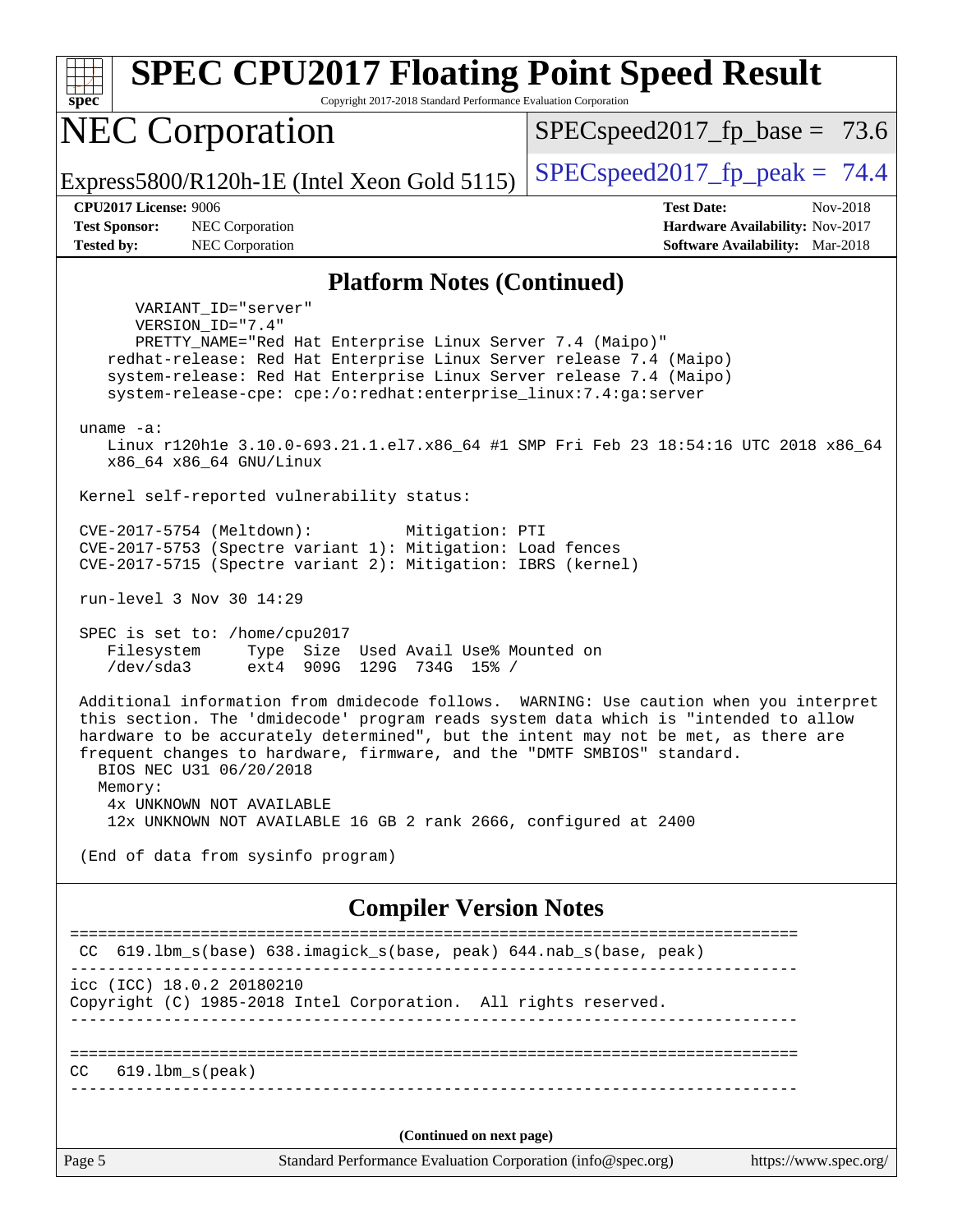| $spec^*$          |                                                      | <b>SPEC CPU2017 Floating Point Speed Result</b>                                                                                                                     | Copyright 2017-2018 Standard Performance Evaluation Corporation |  |                                   |                   |                                                                    |          |
|-------------------|------------------------------------------------------|---------------------------------------------------------------------------------------------------------------------------------------------------------------------|-----------------------------------------------------------------|--|-----------------------------------|-------------------|--------------------------------------------------------------------|----------|
|                   |                                                      | <b>NEC Corporation</b>                                                                                                                                              |                                                                 |  | $SPEC speed2017_f p\_base = 73.6$ |                   |                                                                    |          |
|                   |                                                      | Express5800/R120h-1E (Intel Xeon Gold 5115)                                                                                                                         |                                                                 |  | $SPEC speed2017fp peak = 74.4$    |                   |                                                                    |          |
| <b>Tested by:</b> | <b>CPU2017 License: 9006</b><br><b>Test Sponsor:</b> | <b>NEC</b> Corporation<br>NEC Corporation                                                                                                                           |                                                                 |  |                                   | <b>Test Date:</b> | Hardware Availability: Nov-2017<br>Software Availability: Mar-2018 | Nov-2018 |
|                   |                                                      |                                                                                                                                                                     | <b>Compiler Version Notes (Continued)</b>                       |  |                                   |                   |                                                                    |          |
|                   |                                                      | icc (ICC) 18.0.2 20180210<br>Copyright (C) 1985-2018 Intel Corporation. All rights reserved.                                                                        |                                                                 |  |                                   |                   |                                                                    |          |
|                   |                                                      | FC 607.cactuBSSN_s(base, peak)                                                                                                                                      |                                                                 |  |                                   |                   |                                                                    |          |
|                   |                                                      | icpc (ICC) 18.0.2 20180210<br>Copyright (C) 1985-2018 Intel Corporation. All rights reserved.<br>icc (ICC) 18.0.2 20180210                                          |                                                                 |  |                                   |                   |                                                                    |          |
|                   |                                                      | Copyright (C) 1985-2018 Intel Corporation. All rights reserved.<br>ifort (IFORT) 18.0.2 20180210<br>Copyright (C) 1985-2018 Intel Corporation. All rights reserved. |                                                                 |  |                                   |                   |                                                                    |          |
|                   |                                                      |                                                                                                                                                                     |                                                                 |  |                                   |                   |                                                                    |          |
| FC.               |                                                      | 603.bwaves_s(base) 649.fotonik3d_s(base) 654.roms_s(base, peak)                                                                                                     |                                                                 |  |                                   |                   |                                                                    |          |
|                   |                                                      | ifort (IFORT) 18.0.2 20180210<br>Copyright (C) 1985-2018 Intel Corporation. All rights reserved.                                                                    |                                                                 |  |                                   |                   |                                                                    |          |
| FC.               |                                                      | 603.bwaves_s(peak) 649.fotonik3d_s(peak)                                                                                                                            |                                                                 |  |                                   |                   |                                                                    |          |
|                   |                                                      | ifort (IFORT) 18.0.2 20180210<br>Copyright (C) 1985-2018 Intel Corporation. All rights reserved.                                                                    | _____________________________________                           |  |                                   |                   |                                                                    |          |
|                   |                                                      | CC 621.wrf_s(base) 627.cam4_s(base, peak) 628.pop2_s(base)                                                                                                          |                                                                 |  |                                   |                   |                                                                    |          |
|                   |                                                      | ifort (IFORT) 18.0.2 20180210<br>Copyright (C) 1985-2018 Intel Corporation. All rights reserved.<br>icc (ICC) 18.0.2 20180210                                       |                                                                 |  |                                   |                   |                                                                    |          |
|                   |                                                      | Copyright (C) 1985-2018 Intel Corporation. All rights reserved.                                                                                                     |                                                                 |  |                                   |                   |                                                                    |          |
|                   |                                                      | $CC$ $621.wrf_s(peak)$ $628.pop2_s(peak)$                                                                                                                           |                                                                 |  |                                   |                   |                                                                    |          |
|                   |                                                      | ifort (IFORT) 18.0.2 20180210<br>Copyright (C) 1985-2018 Intel Corporation. All rights reserved.<br>icc (ICC) 18.0.2 20180210                                       |                                                                 |  |                                   |                   |                                                                    |          |
|                   |                                                      | Copyright (C) 1985-2018 Intel Corporation. All rights reserved.                                                                                                     |                                                                 |  |                                   |                   |                                                                    |          |
|                   |                                                      |                                                                                                                                                                     |                                                                 |  |                                   |                   |                                                                    |          |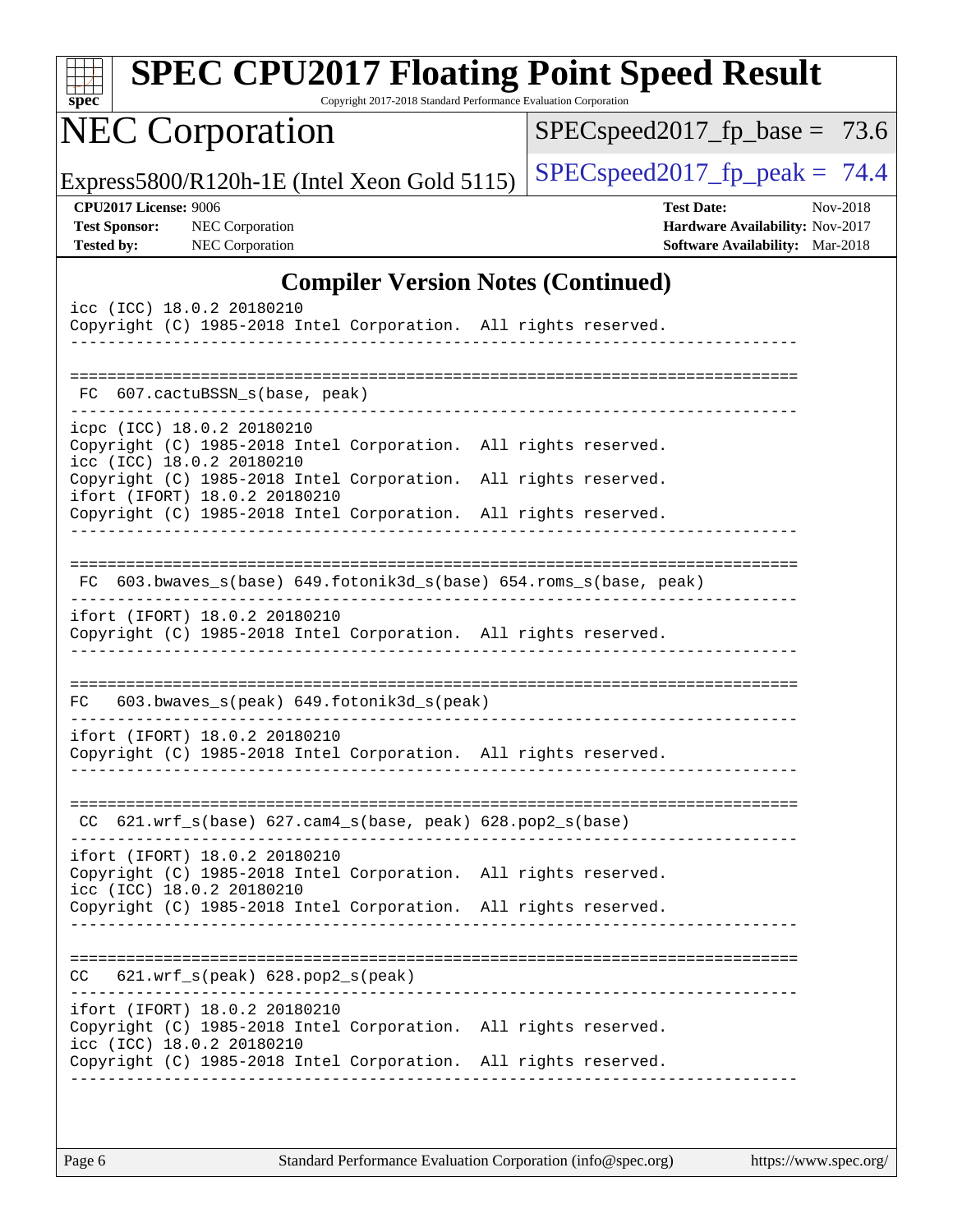|  | spe | Ľ<br>۹ |  |
|--|-----|--------|--|

# **[SPEC CPU2017 Floating Point Speed Result](http://www.spec.org/auto/cpu2017/Docs/result-fields.html#SPECCPU2017FloatingPointSpeedResult)**

Copyright 2017-2018 Standard Performance Evaluation Corporation

# NEC Corporation

 $SPECspeed2017_fp\_base = 73.6$ 

Express5800/R120h-1E (Intel Xeon Gold 5115)  $\left|$  [SPECspeed2017\\_fp\\_peak =](http://www.spec.org/auto/cpu2017/Docs/result-fields.html#SPECspeed2017fppeak) 74.4

**[Test Sponsor:](http://www.spec.org/auto/cpu2017/Docs/result-fields.html#TestSponsor)** NEC Corporation **[Hardware Availability:](http://www.spec.org/auto/cpu2017/Docs/result-fields.html#HardwareAvailability)** Nov-2017

**[CPU2017 License:](http://www.spec.org/auto/cpu2017/Docs/result-fields.html#CPU2017License)** 9006 **[Test Date:](http://www.spec.org/auto/cpu2017/Docs/result-fields.html#TestDate)** Nov-2018 **[Tested by:](http://www.spec.org/auto/cpu2017/Docs/result-fields.html#Testedby)** NEC Corporation **[Software Availability:](http://www.spec.org/auto/cpu2017/Docs/result-fields.html#SoftwareAvailability)** Mar-2018

## **[Base Compiler Invocation](http://www.spec.org/auto/cpu2017/Docs/result-fields.html#BaseCompilerInvocation)**

[C benchmarks](http://www.spec.org/auto/cpu2017/Docs/result-fields.html#Cbenchmarks): [icc -m64 -std=c11](http://www.spec.org/cpu2017/results/res2018q4/cpu2017-20181210-10048.flags.html#user_CCbase_intel_icc_64bit_c11_33ee0cdaae7deeeab2a9725423ba97205ce30f63b9926c2519791662299b76a0318f32ddfffdc46587804de3178b4f9328c46fa7c2b0cd779d7a61945c91cd35)

[Fortran benchmarks:](http://www.spec.org/auto/cpu2017/Docs/result-fields.html#Fortranbenchmarks) [ifort -m64](http://www.spec.org/cpu2017/results/res2018q4/cpu2017-20181210-10048.flags.html#user_FCbase_intel_ifort_64bit_24f2bb282fbaeffd6157abe4f878425411749daecae9a33200eee2bee2fe76f3b89351d69a8130dd5949958ce389cf37ff59a95e7a40d588e8d3a57e0c3fd751)

[Benchmarks using both Fortran and C](http://www.spec.org/auto/cpu2017/Docs/result-fields.html#BenchmarksusingbothFortranandC): [ifort -m64](http://www.spec.org/cpu2017/results/res2018q4/cpu2017-20181210-10048.flags.html#user_CC_FCbase_intel_ifort_64bit_24f2bb282fbaeffd6157abe4f878425411749daecae9a33200eee2bee2fe76f3b89351d69a8130dd5949958ce389cf37ff59a95e7a40d588e8d3a57e0c3fd751) [icc -m64 -std=c11](http://www.spec.org/cpu2017/results/res2018q4/cpu2017-20181210-10048.flags.html#user_CC_FCbase_intel_icc_64bit_c11_33ee0cdaae7deeeab2a9725423ba97205ce30f63b9926c2519791662299b76a0318f32ddfffdc46587804de3178b4f9328c46fa7c2b0cd779d7a61945c91cd35)

[Benchmarks using Fortran, C, and C++](http://www.spec.org/auto/cpu2017/Docs/result-fields.html#BenchmarksusingFortranCandCXX): [icpc -m64](http://www.spec.org/cpu2017/results/res2018q4/cpu2017-20181210-10048.flags.html#user_CC_CXX_FCbase_intel_icpc_64bit_4ecb2543ae3f1412ef961e0650ca070fec7b7afdcd6ed48761b84423119d1bf6bdf5cad15b44d48e7256388bc77273b966e5eb805aefd121eb22e9299b2ec9d9) [icc -m64 -std=c11](http://www.spec.org/cpu2017/results/res2018q4/cpu2017-20181210-10048.flags.html#user_CC_CXX_FCbase_intel_icc_64bit_c11_33ee0cdaae7deeeab2a9725423ba97205ce30f63b9926c2519791662299b76a0318f32ddfffdc46587804de3178b4f9328c46fa7c2b0cd779d7a61945c91cd35) [ifort -m64](http://www.spec.org/cpu2017/results/res2018q4/cpu2017-20181210-10048.flags.html#user_CC_CXX_FCbase_intel_ifort_64bit_24f2bb282fbaeffd6157abe4f878425411749daecae9a33200eee2bee2fe76f3b89351d69a8130dd5949958ce389cf37ff59a95e7a40d588e8d3a57e0c3fd751)

### **[Base Portability Flags](http://www.spec.org/auto/cpu2017/Docs/result-fields.html#BasePortabilityFlags)**

 603.bwaves\_s: [-DSPEC\\_LP64](http://www.spec.org/cpu2017/results/res2018q4/cpu2017-20181210-10048.flags.html#suite_basePORTABILITY603_bwaves_s_DSPEC_LP64) 607.cactuBSSN\_s: [-DSPEC\\_LP64](http://www.spec.org/cpu2017/results/res2018q4/cpu2017-20181210-10048.flags.html#suite_basePORTABILITY607_cactuBSSN_s_DSPEC_LP64) 619.lbm\_s: [-DSPEC\\_LP64](http://www.spec.org/cpu2017/results/res2018q4/cpu2017-20181210-10048.flags.html#suite_basePORTABILITY619_lbm_s_DSPEC_LP64) 621.wrf\_s: [-DSPEC\\_LP64](http://www.spec.org/cpu2017/results/res2018q4/cpu2017-20181210-10048.flags.html#suite_basePORTABILITY621_wrf_s_DSPEC_LP64) [-DSPEC\\_CASE\\_FLAG](http://www.spec.org/cpu2017/results/res2018q4/cpu2017-20181210-10048.flags.html#b621.wrf_s_baseCPORTABILITY_DSPEC_CASE_FLAG) [-convert big\\_endian](http://www.spec.org/cpu2017/results/res2018q4/cpu2017-20181210-10048.flags.html#user_baseFPORTABILITY621_wrf_s_convert_big_endian_c3194028bc08c63ac5d04de18c48ce6d347e4e562e8892b8bdbdc0214820426deb8554edfa529a3fb25a586e65a3d812c835984020483e7e73212c4d31a38223) 627.cam4\_s: [-DSPEC\\_LP64](http://www.spec.org/cpu2017/results/res2018q4/cpu2017-20181210-10048.flags.html#suite_basePORTABILITY627_cam4_s_DSPEC_LP64) [-DSPEC\\_CASE\\_FLAG](http://www.spec.org/cpu2017/results/res2018q4/cpu2017-20181210-10048.flags.html#b627.cam4_s_baseCPORTABILITY_DSPEC_CASE_FLAG) 628.pop2\_s: [-DSPEC\\_LP64](http://www.spec.org/cpu2017/results/res2018q4/cpu2017-20181210-10048.flags.html#suite_basePORTABILITY628_pop2_s_DSPEC_LP64) [-DSPEC\\_CASE\\_FLAG](http://www.spec.org/cpu2017/results/res2018q4/cpu2017-20181210-10048.flags.html#b628.pop2_s_baseCPORTABILITY_DSPEC_CASE_FLAG) [-convert big\\_endian](http://www.spec.org/cpu2017/results/res2018q4/cpu2017-20181210-10048.flags.html#user_baseFPORTABILITY628_pop2_s_convert_big_endian_c3194028bc08c63ac5d04de18c48ce6d347e4e562e8892b8bdbdc0214820426deb8554edfa529a3fb25a586e65a3d812c835984020483e7e73212c4d31a38223) [-assume byterecl](http://www.spec.org/cpu2017/results/res2018q4/cpu2017-20181210-10048.flags.html#user_baseFPORTABILITY628_pop2_s_assume_byterecl_7e47d18b9513cf18525430bbf0f2177aa9bf368bc7a059c09b2c06a34b53bd3447c950d3f8d6c70e3faf3a05c8557d66a5798b567902e8849adc142926523472) 638.imagick\_s: [-DSPEC\\_LP64](http://www.spec.org/cpu2017/results/res2018q4/cpu2017-20181210-10048.flags.html#suite_basePORTABILITY638_imagick_s_DSPEC_LP64) 644.nab\_s: [-DSPEC\\_LP64](http://www.spec.org/cpu2017/results/res2018q4/cpu2017-20181210-10048.flags.html#suite_basePORTABILITY644_nab_s_DSPEC_LP64) 649.fotonik3d\_s: [-DSPEC\\_LP64](http://www.spec.org/cpu2017/results/res2018q4/cpu2017-20181210-10048.flags.html#suite_basePORTABILITY649_fotonik3d_s_DSPEC_LP64) 654.roms\_s: [-DSPEC\\_LP64](http://www.spec.org/cpu2017/results/res2018q4/cpu2017-20181210-10048.flags.html#suite_basePORTABILITY654_roms_s_DSPEC_LP64)

# **[Base Optimization Flags](http://www.spec.org/auto/cpu2017/Docs/result-fields.html#BaseOptimizationFlags)**

#### [C benchmarks](http://www.spec.org/auto/cpu2017/Docs/result-fields.html#Cbenchmarks):

[-Wl,-z,muldefs](http://www.spec.org/cpu2017/results/res2018q4/cpu2017-20181210-10048.flags.html#user_CCbase_link_force_multiple1_b4cbdb97b34bdee9ceefcfe54f4c8ea74255f0b02a4b23e853cdb0e18eb4525ac79b5a88067c842dd0ee6996c24547a27a4b99331201badda8798ef8a743f577) [-xCORE-AVX2](http://www.spec.org/cpu2017/results/res2018q4/cpu2017-20181210-10048.flags.html#user_CCbase_f-xCORE-AVX2) [-ipo](http://www.spec.org/cpu2017/results/res2018q4/cpu2017-20181210-10048.flags.html#user_CCbase_f-ipo) [-O3](http://www.spec.org/cpu2017/results/res2018q4/cpu2017-20181210-10048.flags.html#user_CCbase_f-O3) [-no-prec-div](http://www.spec.org/cpu2017/results/res2018q4/cpu2017-20181210-10048.flags.html#user_CCbase_f-no-prec-div) [-qopt-prefetch](http://www.spec.org/cpu2017/results/res2018q4/cpu2017-20181210-10048.flags.html#user_CCbase_f-qopt-prefetch) [-ffinite-math-only](http://www.spec.org/cpu2017/results/res2018q4/cpu2017-20181210-10048.flags.html#user_CCbase_f_finite_math_only_cb91587bd2077682c4b38af759c288ed7c732db004271a9512da14a4f8007909a5f1427ecbf1a0fb78ff2a814402c6114ac565ca162485bbcae155b5e4258871) [-qopt-mem-layout-trans=3](http://www.spec.org/cpu2017/results/res2018q4/cpu2017-20181210-10048.flags.html#user_CCbase_f-qopt-mem-layout-trans_de80db37974c74b1f0e20d883f0b675c88c3b01e9d123adea9b28688d64333345fb62bc4a798493513fdb68f60282f9a726aa07f478b2f7113531aecce732043) [-qopenmp](http://www.spec.org/cpu2017/results/res2018q4/cpu2017-20181210-10048.flags.html#user_CCbase_qopenmp_16be0c44f24f464004c6784a7acb94aca937f053568ce72f94b139a11c7c168634a55f6653758ddd83bcf7b8463e8028bb0b48b77bcddc6b78d5d95bb1df2967) [-DSPEC\\_OPENMP](http://www.spec.org/cpu2017/results/res2018q4/cpu2017-20181210-10048.flags.html#suite_CCbase_DSPEC_OPENMP) [-L/usr/local/je5.0.1-64/lib](http://www.spec.org/cpu2017/results/res2018q4/cpu2017-20181210-10048.flags.html#user_CCbase_jemalloc_link_path64_4b10a636b7bce113509b17f3bd0d6226c5fb2346b9178c2d0232c14f04ab830f976640479e5c33dc2bcbbdad86ecfb6634cbbd4418746f06f368b512fced5394) [-ljemalloc](http://www.spec.org/cpu2017/results/res2018q4/cpu2017-20181210-10048.flags.html#user_CCbase_jemalloc_link_lib_d1249b907c500fa1c0672f44f562e3d0f79738ae9e3c4a9c376d49f265a04b9c99b167ecedbf6711b3085be911c67ff61f150a17b3472be731631ba4d0471706)

#### [Fortran benchmarks](http://www.spec.org/auto/cpu2017/Docs/result-fields.html#Fortranbenchmarks):

[-Wl,-z,muldefs](http://www.spec.org/cpu2017/results/res2018q4/cpu2017-20181210-10048.flags.html#user_FCbase_link_force_multiple1_b4cbdb97b34bdee9ceefcfe54f4c8ea74255f0b02a4b23e853cdb0e18eb4525ac79b5a88067c842dd0ee6996c24547a27a4b99331201badda8798ef8a743f577) [-DSPEC\\_OPENMP](http://www.spec.org/cpu2017/results/res2018q4/cpu2017-20181210-10048.flags.html#suite_FCbase_DSPEC_OPENMP) [-xCORE-AVX2](http://www.spec.org/cpu2017/results/res2018q4/cpu2017-20181210-10048.flags.html#user_FCbase_f-xCORE-AVX2) [-ipo](http://www.spec.org/cpu2017/results/res2018q4/cpu2017-20181210-10048.flags.html#user_FCbase_f-ipo) [-O3](http://www.spec.org/cpu2017/results/res2018q4/cpu2017-20181210-10048.flags.html#user_FCbase_f-O3) [-no-prec-div](http://www.spec.org/cpu2017/results/res2018q4/cpu2017-20181210-10048.flags.html#user_FCbase_f-no-prec-div) [-qopt-prefetch](http://www.spec.org/cpu2017/results/res2018q4/cpu2017-20181210-10048.flags.html#user_FCbase_f-qopt-prefetch) [-ffinite-math-only](http://www.spec.org/cpu2017/results/res2018q4/cpu2017-20181210-10048.flags.html#user_FCbase_f_finite_math_only_cb91587bd2077682c4b38af759c288ed7c732db004271a9512da14a4f8007909a5f1427ecbf1a0fb78ff2a814402c6114ac565ca162485bbcae155b5e4258871) [-qopt-mem-layout-trans=3](http://www.spec.org/cpu2017/results/res2018q4/cpu2017-20181210-10048.flags.html#user_FCbase_f-qopt-mem-layout-trans_de80db37974c74b1f0e20d883f0b675c88c3b01e9d123adea9b28688d64333345fb62bc4a798493513fdb68f60282f9a726aa07f478b2f7113531aecce732043) [-qopenmp](http://www.spec.org/cpu2017/results/res2018q4/cpu2017-20181210-10048.flags.html#user_FCbase_qopenmp_16be0c44f24f464004c6784a7acb94aca937f053568ce72f94b139a11c7c168634a55f6653758ddd83bcf7b8463e8028bb0b48b77bcddc6b78d5d95bb1df2967) [-nostandard-realloc-lhs](http://www.spec.org/cpu2017/results/res2018q4/cpu2017-20181210-10048.flags.html#user_FCbase_f_2003_std_realloc_82b4557e90729c0f113870c07e44d33d6f5a304b4f63d4c15d2d0f1fab99f5daaed73bdb9275d9ae411527f28b936061aa8b9c8f2d63842963b95c9dd6426b8a) [-L/usr/local/je5.0.1-64/lib](http://www.spec.org/cpu2017/results/res2018q4/cpu2017-20181210-10048.flags.html#user_FCbase_jemalloc_link_path64_4b10a636b7bce113509b17f3bd0d6226c5fb2346b9178c2d0232c14f04ab830f976640479e5c33dc2bcbbdad86ecfb6634cbbd4418746f06f368b512fced5394) [-ljemalloc](http://www.spec.org/cpu2017/results/res2018q4/cpu2017-20181210-10048.flags.html#user_FCbase_jemalloc_link_lib_d1249b907c500fa1c0672f44f562e3d0f79738ae9e3c4a9c376d49f265a04b9c99b167ecedbf6711b3085be911c67ff61f150a17b3472be731631ba4d0471706)

[Benchmarks using both Fortran and C](http://www.spec.org/auto/cpu2017/Docs/result-fields.html#BenchmarksusingbothFortranandC):

[-Wl,-z,muldefs](http://www.spec.org/cpu2017/results/res2018q4/cpu2017-20181210-10048.flags.html#user_CC_FCbase_link_force_multiple1_b4cbdb97b34bdee9ceefcfe54f4c8ea74255f0b02a4b23e853cdb0e18eb4525ac79b5a88067c842dd0ee6996c24547a27a4b99331201badda8798ef8a743f577) [-xCORE-AVX2](http://www.spec.org/cpu2017/results/res2018q4/cpu2017-20181210-10048.flags.html#user_CC_FCbase_f-xCORE-AVX2) [-ipo](http://www.spec.org/cpu2017/results/res2018q4/cpu2017-20181210-10048.flags.html#user_CC_FCbase_f-ipo) [-O3](http://www.spec.org/cpu2017/results/res2018q4/cpu2017-20181210-10048.flags.html#user_CC_FCbase_f-O3) [-no-prec-div](http://www.spec.org/cpu2017/results/res2018q4/cpu2017-20181210-10048.flags.html#user_CC_FCbase_f-no-prec-div) [-qopt-prefetch](http://www.spec.org/cpu2017/results/res2018q4/cpu2017-20181210-10048.flags.html#user_CC_FCbase_f-qopt-prefetch) [-ffinite-math-only](http://www.spec.org/cpu2017/results/res2018q4/cpu2017-20181210-10048.flags.html#user_CC_FCbase_f_finite_math_only_cb91587bd2077682c4b38af759c288ed7c732db004271a9512da14a4f8007909a5f1427ecbf1a0fb78ff2a814402c6114ac565ca162485bbcae155b5e4258871) [-qopt-mem-layout-trans=3](http://www.spec.org/cpu2017/results/res2018q4/cpu2017-20181210-10048.flags.html#user_CC_FCbase_f-qopt-mem-layout-trans_de80db37974c74b1f0e20d883f0b675c88c3b01e9d123adea9b28688d64333345fb62bc4a798493513fdb68f60282f9a726aa07f478b2f7113531aecce732043) [-qopenmp](http://www.spec.org/cpu2017/results/res2018q4/cpu2017-20181210-10048.flags.html#user_CC_FCbase_qopenmp_16be0c44f24f464004c6784a7acb94aca937f053568ce72f94b139a11c7c168634a55f6653758ddd83bcf7b8463e8028bb0b48b77bcddc6b78d5d95bb1df2967) [-DSPEC\\_OPENMP](http://www.spec.org/cpu2017/results/res2018q4/cpu2017-20181210-10048.flags.html#suite_CC_FCbase_DSPEC_OPENMP) [-nostandard-realloc-lhs](http://www.spec.org/cpu2017/results/res2018q4/cpu2017-20181210-10048.flags.html#user_CC_FCbase_f_2003_std_realloc_82b4557e90729c0f113870c07e44d33d6f5a304b4f63d4c15d2d0f1fab99f5daaed73bdb9275d9ae411527f28b936061aa8b9c8f2d63842963b95c9dd6426b8a) [-L/usr/local/je5.0.1-64/lib](http://www.spec.org/cpu2017/results/res2018q4/cpu2017-20181210-10048.flags.html#user_CC_FCbase_jemalloc_link_path64_4b10a636b7bce113509b17f3bd0d6226c5fb2346b9178c2d0232c14f04ab830f976640479e5c33dc2bcbbdad86ecfb6634cbbd4418746f06f368b512fced5394) [-ljemalloc](http://www.spec.org/cpu2017/results/res2018q4/cpu2017-20181210-10048.flags.html#user_CC_FCbase_jemalloc_link_lib_d1249b907c500fa1c0672f44f562e3d0f79738ae9e3c4a9c376d49f265a04b9c99b167ecedbf6711b3085be911c67ff61f150a17b3472be731631ba4d0471706)

**(Continued on next page)**

| Page 7 | Standard Performance Evaluation Corporation (info@spec.org) | https://www.spec.org/ |
|--------|-------------------------------------------------------------|-----------------------|
|--------|-------------------------------------------------------------|-----------------------|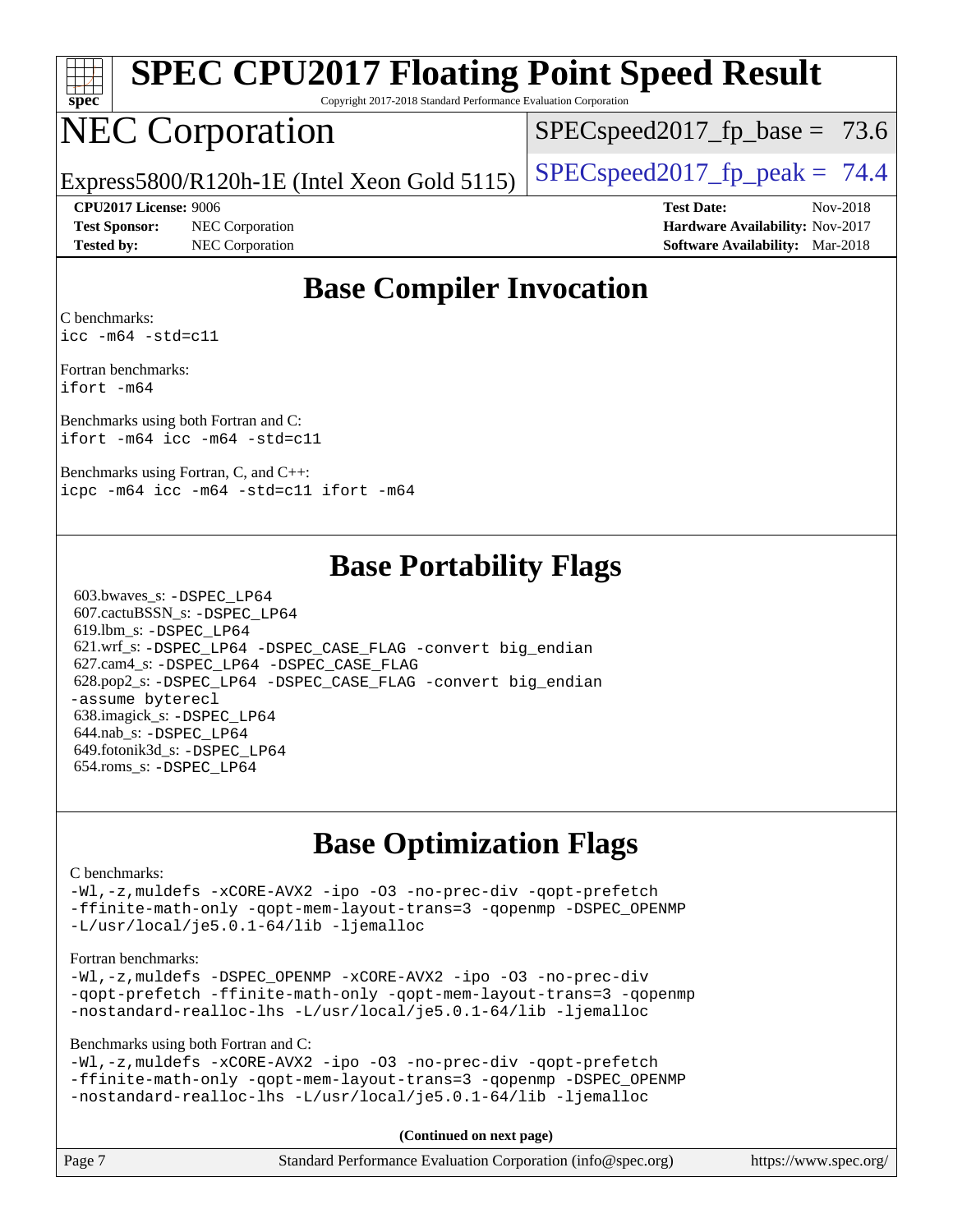

# **[SPEC CPU2017 Floating Point Speed Result](http://www.spec.org/auto/cpu2017/Docs/result-fields.html#SPECCPU2017FloatingPointSpeedResult)**

Copyright 2017-2018 Standard Performance Evaluation Corporation

# NEC Corporation

 $SPECspeed2017_fp\_base = 73.6$ 

Express5800/R120h-1E (Intel Xeon Gold 5115)  $\left|$  [SPECspeed2017\\_fp\\_peak =](http://www.spec.org/auto/cpu2017/Docs/result-fields.html#SPECspeed2017fppeak) 74.4

**[Tested by:](http://www.spec.org/auto/cpu2017/Docs/result-fields.html#Testedby)** NEC Corporation **[Software Availability:](http://www.spec.org/auto/cpu2017/Docs/result-fields.html#SoftwareAvailability)** Mar-2018

**[CPU2017 License:](http://www.spec.org/auto/cpu2017/Docs/result-fields.html#CPU2017License)** 9006 **[Test Date:](http://www.spec.org/auto/cpu2017/Docs/result-fields.html#TestDate)** Nov-2018 **[Test Sponsor:](http://www.spec.org/auto/cpu2017/Docs/result-fields.html#TestSponsor)** NEC Corporation **[Hardware Availability:](http://www.spec.org/auto/cpu2017/Docs/result-fields.html#HardwareAvailability)** Nov-2017

# **[Base Optimization Flags \(Continued\)](http://www.spec.org/auto/cpu2017/Docs/result-fields.html#BaseOptimizationFlags)**

[Benchmarks using Fortran, C, and C++:](http://www.spec.org/auto/cpu2017/Docs/result-fields.html#BenchmarksusingFortranCandCXX)

[-Wl,-z,muldefs](http://www.spec.org/cpu2017/results/res2018q4/cpu2017-20181210-10048.flags.html#user_CC_CXX_FCbase_link_force_multiple1_b4cbdb97b34bdee9ceefcfe54f4c8ea74255f0b02a4b23e853cdb0e18eb4525ac79b5a88067c842dd0ee6996c24547a27a4b99331201badda8798ef8a743f577) [-xCORE-AVX2](http://www.spec.org/cpu2017/results/res2018q4/cpu2017-20181210-10048.flags.html#user_CC_CXX_FCbase_f-xCORE-AVX2) [-ipo](http://www.spec.org/cpu2017/results/res2018q4/cpu2017-20181210-10048.flags.html#user_CC_CXX_FCbase_f-ipo) [-O3](http://www.spec.org/cpu2017/results/res2018q4/cpu2017-20181210-10048.flags.html#user_CC_CXX_FCbase_f-O3) [-no-prec-div](http://www.spec.org/cpu2017/results/res2018q4/cpu2017-20181210-10048.flags.html#user_CC_CXX_FCbase_f-no-prec-div) [-qopt-prefetch](http://www.spec.org/cpu2017/results/res2018q4/cpu2017-20181210-10048.flags.html#user_CC_CXX_FCbase_f-qopt-prefetch) [-ffinite-math-only](http://www.spec.org/cpu2017/results/res2018q4/cpu2017-20181210-10048.flags.html#user_CC_CXX_FCbase_f_finite_math_only_cb91587bd2077682c4b38af759c288ed7c732db004271a9512da14a4f8007909a5f1427ecbf1a0fb78ff2a814402c6114ac565ca162485bbcae155b5e4258871) [-qopt-mem-layout-trans=3](http://www.spec.org/cpu2017/results/res2018q4/cpu2017-20181210-10048.flags.html#user_CC_CXX_FCbase_f-qopt-mem-layout-trans_de80db37974c74b1f0e20d883f0b675c88c3b01e9d123adea9b28688d64333345fb62bc4a798493513fdb68f60282f9a726aa07f478b2f7113531aecce732043) [-qopenmp](http://www.spec.org/cpu2017/results/res2018q4/cpu2017-20181210-10048.flags.html#user_CC_CXX_FCbase_qopenmp_16be0c44f24f464004c6784a7acb94aca937f053568ce72f94b139a11c7c168634a55f6653758ddd83bcf7b8463e8028bb0b48b77bcddc6b78d5d95bb1df2967) [-DSPEC\\_OPENMP](http://www.spec.org/cpu2017/results/res2018q4/cpu2017-20181210-10048.flags.html#suite_CC_CXX_FCbase_DSPEC_OPENMP) [-nostandard-realloc-lhs](http://www.spec.org/cpu2017/results/res2018q4/cpu2017-20181210-10048.flags.html#user_CC_CXX_FCbase_f_2003_std_realloc_82b4557e90729c0f113870c07e44d33d6f5a304b4f63d4c15d2d0f1fab99f5daaed73bdb9275d9ae411527f28b936061aa8b9c8f2d63842963b95c9dd6426b8a) [-L/usr/local/je5.0.1-64/lib](http://www.spec.org/cpu2017/results/res2018q4/cpu2017-20181210-10048.flags.html#user_CC_CXX_FCbase_jemalloc_link_path64_4b10a636b7bce113509b17f3bd0d6226c5fb2346b9178c2d0232c14f04ab830f976640479e5c33dc2bcbbdad86ecfb6634cbbd4418746f06f368b512fced5394) [-ljemalloc](http://www.spec.org/cpu2017/results/res2018q4/cpu2017-20181210-10048.flags.html#user_CC_CXX_FCbase_jemalloc_link_lib_d1249b907c500fa1c0672f44f562e3d0f79738ae9e3c4a9c376d49f265a04b9c99b167ecedbf6711b3085be911c67ff61f150a17b3472be731631ba4d0471706)

# **[Peak Compiler Invocation](http://www.spec.org/auto/cpu2017/Docs/result-fields.html#PeakCompilerInvocation)**

[C benchmarks](http://www.spec.org/auto/cpu2017/Docs/result-fields.html#Cbenchmarks): [icc -m64 -std=c11](http://www.spec.org/cpu2017/results/res2018q4/cpu2017-20181210-10048.flags.html#user_CCpeak_intel_icc_64bit_c11_33ee0cdaae7deeeab2a9725423ba97205ce30f63b9926c2519791662299b76a0318f32ddfffdc46587804de3178b4f9328c46fa7c2b0cd779d7a61945c91cd35)

[Fortran benchmarks](http://www.spec.org/auto/cpu2017/Docs/result-fields.html#Fortranbenchmarks): [ifort -m64](http://www.spec.org/cpu2017/results/res2018q4/cpu2017-20181210-10048.flags.html#user_FCpeak_intel_ifort_64bit_24f2bb282fbaeffd6157abe4f878425411749daecae9a33200eee2bee2fe76f3b89351d69a8130dd5949958ce389cf37ff59a95e7a40d588e8d3a57e0c3fd751)

[Benchmarks using both Fortran and C](http://www.spec.org/auto/cpu2017/Docs/result-fields.html#BenchmarksusingbothFortranandC): [ifort -m64](http://www.spec.org/cpu2017/results/res2018q4/cpu2017-20181210-10048.flags.html#user_CC_FCpeak_intel_ifort_64bit_24f2bb282fbaeffd6157abe4f878425411749daecae9a33200eee2bee2fe76f3b89351d69a8130dd5949958ce389cf37ff59a95e7a40d588e8d3a57e0c3fd751) [icc -m64 -std=c11](http://www.spec.org/cpu2017/results/res2018q4/cpu2017-20181210-10048.flags.html#user_CC_FCpeak_intel_icc_64bit_c11_33ee0cdaae7deeeab2a9725423ba97205ce30f63b9926c2519791662299b76a0318f32ddfffdc46587804de3178b4f9328c46fa7c2b0cd779d7a61945c91cd35)

[Benchmarks using Fortran, C, and C++:](http://www.spec.org/auto/cpu2017/Docs/result-fields.html#BenchmarksusingFortranCandCXX) [icpc -m64](http://www.spec.org/cpu2017/results/res2018q4/cpu2017-20181210-10048.flags.html#user_CC_CXX_FCpeak_intel_icpc_64bit_4ecb2543ae3f1412ef961e0650ca070fec7b7afdcd6ed48761b84423119d1bf6bdf5cad15b44d48e7256388bc77273b966e5eb805aefd121eb22e9299b2ec9d9) [icc -m64 -std=c11](http://www.spec.org/cpu2017/results/res2018q4/cpu2017-20181210-10048.flags.html#user_CC_CXX_FCpeak_intel_icc_64bit_c11_33ee0cdaae7deeeab2a9725423ba97205ce30f63b9926c2519791662299b76a0318f32ddfffdc46587804de3178b4f9328c46fa7c2b0cd779d7a61945c91cd35) [ifort -m64](http://www.spec.org/cpu2017/results/res2018q4/cpu2017-20181210-10048.flags.html#user_CC_CXX_FCpeak_intel_ifort_64bit_24f2bb282fbaeffd6157abe4f878425411749daecae9a33200eee2bee2fe76f3b89351d69a8130dd5949958ce389cf37ff59a95e7a40d588e8d3a57e0c3fd751)

# **[Peak Portability Flags](http://www.spec.org/auto/cpu2017/Docs/result-fields.html#PeakPortabilityFlags)**

Same as Base Portability Flags

# **[Peak Optimization Flags](http://www.spec.org/auto/cpu2017/Docs/result-fields.html#PeakOptimizationFlags)**

[C benchmarks](http://www.spec.org/auto/cpu2017/Docs/result-fields.html#Cbenchmarks):

619.lbm\_s: basepeak = yes

 638.imagick\_s: [-xCORE-AVX2](http://www.spec.org/cpu2017/results/res2018q4/cpu2017-20181210-10048.flags.html#user_peakCOPTIMIZE638_imagick_s_f-xCORE-AVX2) [-ipo](http://www.spec.org/cpu2017/results/res2018q4/cpu2017-20181210-10048.flags.html#user_peakCOPTIMIZE638_imagick_s_f-ipo) [-O3](http://www.spec.org/cpu2017/results/res2018q4/cpu2017-20181210-10048.flags.html#user_peakCOPTIMIZE638_imagick_s_f-O3) [-no-prec-div](http://www.spec.org/cpu2017/results/res2018q4/cpu2017-20181210-10048.flags.html#user_peakCOPTIMIZE638_imagick_s_f-no-prec-div) [-qopt-prefetch](http://www.spec.org/cpu2017/results/res2018q4/cpu2017-20181210-10048.flags.html#user_peakCOPTIMIZE638_imagick_s_f-qopt-prefetch) [-ffinite-math-only](http://www.spec.org/cpu2017/results/res2018q4/cpu2017-20181210-10048.flags.html#user_peakCOPTIMIZE638_imagick_s_f_finite_math_only_cb91587bd2077682c4b38af759c288ed7c732db004271a9512da14a4f8007909a5f1427ecbf1a0fb78ff2a814402c6114ac565ca162485bbcae155b5e4258871) [-qopt-mem-layout-trans=3](http://www.spec.org/cpu2017/results/res2018q4/cpu2017-20181210-10048.flags.html#user_peakCOPTIMIZE638_imagick_s_f-qopt-mem-layout-trans_de80db37974c74b1f0e20d883f0b675c88c3b01e9d123adea9b28688d64333345fb62bc4a798493513fdb68f60282f9a726aa07f478b2f7113531aecce732043) [-qopenmp](http://www.spec.org/cpu2017/results/res2018q4/cpu2017-20181210-10048.flags.html#user_peakCOPTIMIZE638_imagick_s_qopenmp_16be0c44f24f464004c6784a7acb94aca937f053568ce72f94b139a11c7c168634a55f6653758ddd83bcf7b8463e8028bb0b48b77bcddc6b78d5d95bb1df2967) [-DSPEC\\_OPENMP](http://www.spec.org/cpu2017/results/res2018q4/cpu2017-20181210-10048.flags.html#suite_peakCOPTIMIZE638_imagick_s_DSPEC_OPENMP)

 $644$ .nab\_s: basepeak = yes

[Fortran benchmarks](http://www.spec.org/auto/cpu2017/Docs/result-fields.html#Fortranbenchmarks):

**(Continued on next page)**

Page 8 Standard Performance Evaluation Corporation [\(info@spec.org\)](mailto:info@spec.org) <https://www.spec.org/>